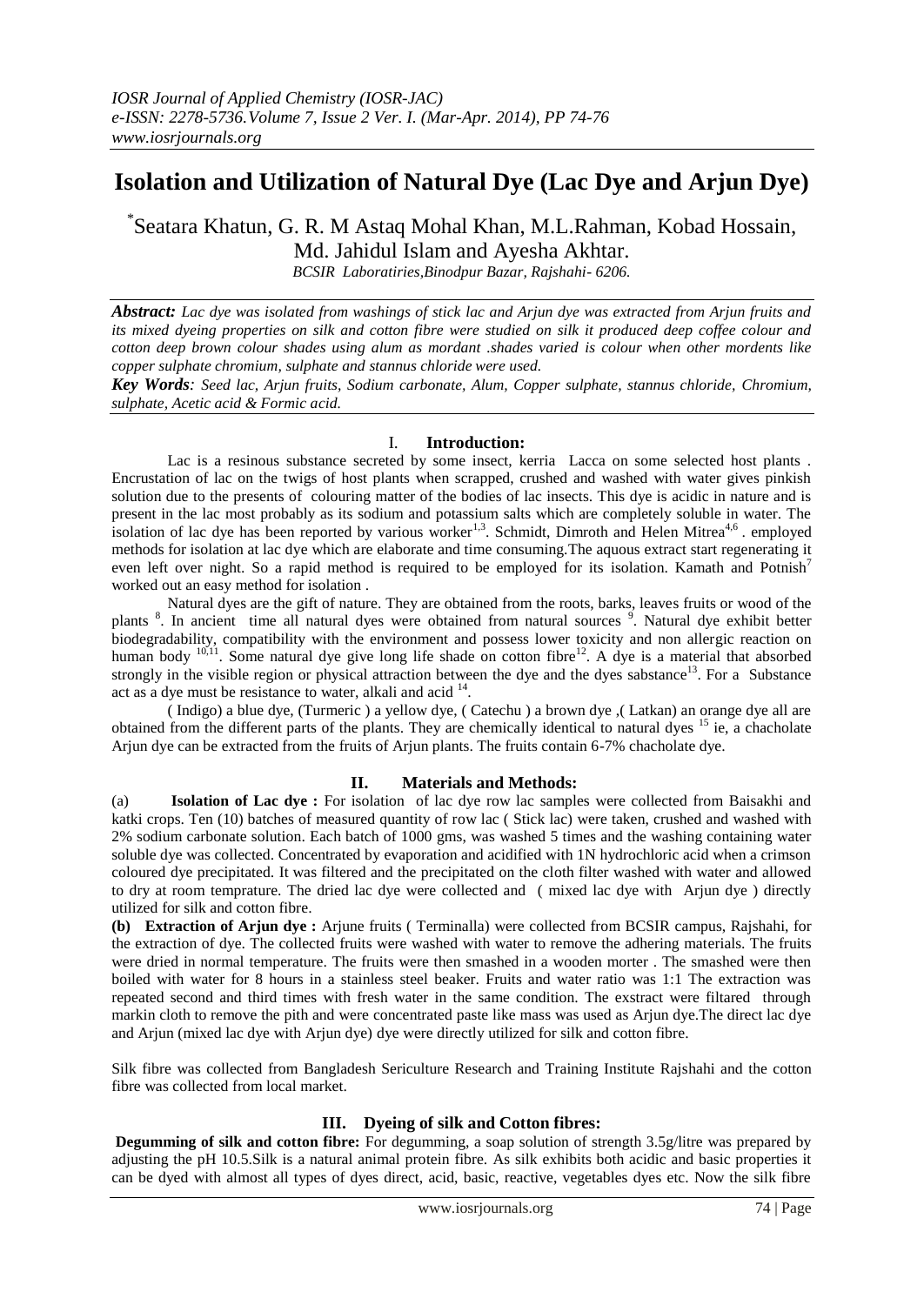was dipped in to the soap solution and then heated at 1000 c for 1 hour. After degumming the fibre was washed 2-3 times with distilled water. The same degumming procedure was followed in case of cotton fibre.

**Mordanting of silk with alum** : Dyeing is the process by which the dye is appplied in the substance being died 16. Mordanting bath was prepared with 0.5% alum in a 250 ml beaker 1 gm of stock sample of silk was dipped into the mordanting bath in cold and heated to boiling for 30 minutes with occasional stirring . The bath was allowed to cool. The mordanted silk was taken out, squeezed and dried at room temperature. In the similar way, silk sample was mordented with copper sulphate, chromium sulphate and stannus chloride.

A dye bath (250 ml beaker ) was prepared by dissolving 2.5 gms of crude Lac dye and 2.5 gms Arjun dye in 1 ml formic acid and diluted by adding distilled water to make its volume 100 ml. Then the solution was heated for 30 minutes with occasional stirring . The bath was allowed to cool. Then it was filtred. Now the mordanted silk sample (1 gm) was dipped into the filtrate and again heated to boiling for 30 minutes, 1 gm of sodium choloride was added and heating continued for further 10 minutes. The dyeing bath was allowed to stand overnight. It was washed well with water and soap and rinsed well with 1% acetic acid solution and dried at room temperature. The shade obtained was coffee chocolate colour. In the similer way dyeing of mordanted copper sulphate, chormium sulphate, and stannus chloride- silk were completed. The shades produced on copper sulphate mordunted- silk was deep yellowish brown, stannus chloride mordanted- silk was yellowish cream, and chromium sulphate mordanted silk was deep grey in colour.The same dyeing procedure was followed in case of cotton fibre.

 **Dyeing of unmordanted silk and cotton fibre**: 2.5 gms lac dye and 2.5 gms Arjun dye was taken in a 250 ml beaker containing 100 ml of distilled water, 1 ml of formic acid was added and stirred well and heated to boiling with occasional stirring with glass rod for 30 minutes The solution was filtered. To the filtered 1 gm unmordanted silk was dipped and heated for 30 minutes, 1 gm sodium chloride was added and heated for further 10 minutes. The dyeing bath was allowed stand overnight. The dyed sample was then washed well with water and soap, squeezed and then allowed to dry. The shades obtained were cream colour. The dyeing of cotton both mordanted and unmordanted were carried out as described above. The shades produced on samples of silk and cotton using different mordants and unmordant were shown in table 1.

## **Fastness test:**

**Light fastness:** The dyes samples of silk and cotton fibre were exposed to sunlight in air for 100 hours and the change in shades were measured with the help of Grey scale. The results were shown in Table- 2.

**Washing Fastness:** The dyes samples of silk and cotton fibre were washed with soap solution separately for several times. The washing fastness were measured with the help of Gray scale which was shown in Table -2.

## **III. Results and Discussions :**

The percentage of crude lac dye was isolated 7.2, calculated on the weight of raw lac and the percentage of Arjun dye was 6-7, calculated on the weight of Arjun fruits. There dyes were directly used for studying properties on silk and cotton.

Comparing of silk and cotton fibre, on silk dyeing with blended two natural dyes, it produces heavy shades and on cotton, the shades will be light in colour with the same concentration, dyeing time and dyeing temperature. This is due to reason in behind that silk is a protein fibres, its absorption power is high, because it is acidic in nature. On the other hand, cotton is a cellulosic material, its absorption power is very poor than that of silk, because it is basic in character and the fibrous materials of cotton is closely attached. Mordanting may be carried out on fibres because it acts as a key or bridge between the dye and the fibre. So, on mordanting of silk, its fibre will be loosely bound and the dye can uptake easily but on cotton, its fibre do not easily loosely bound and the dye cannot uptake easily.

The shades produced on fibres and fabrics of silk and cotton are shown in Table. It was observed that shades produced alum mordant silk and cotton were coffee and deep brown colour, on copper sulphate mordanted silk and cotton were deep yellowish brown and light yellowish brown, on stannous chloride mordanted silk and cotton were yellowish cream colour and light brown colour. On chromium, sulphate mordanted silk and cotton were deep grey colour and grey colour.